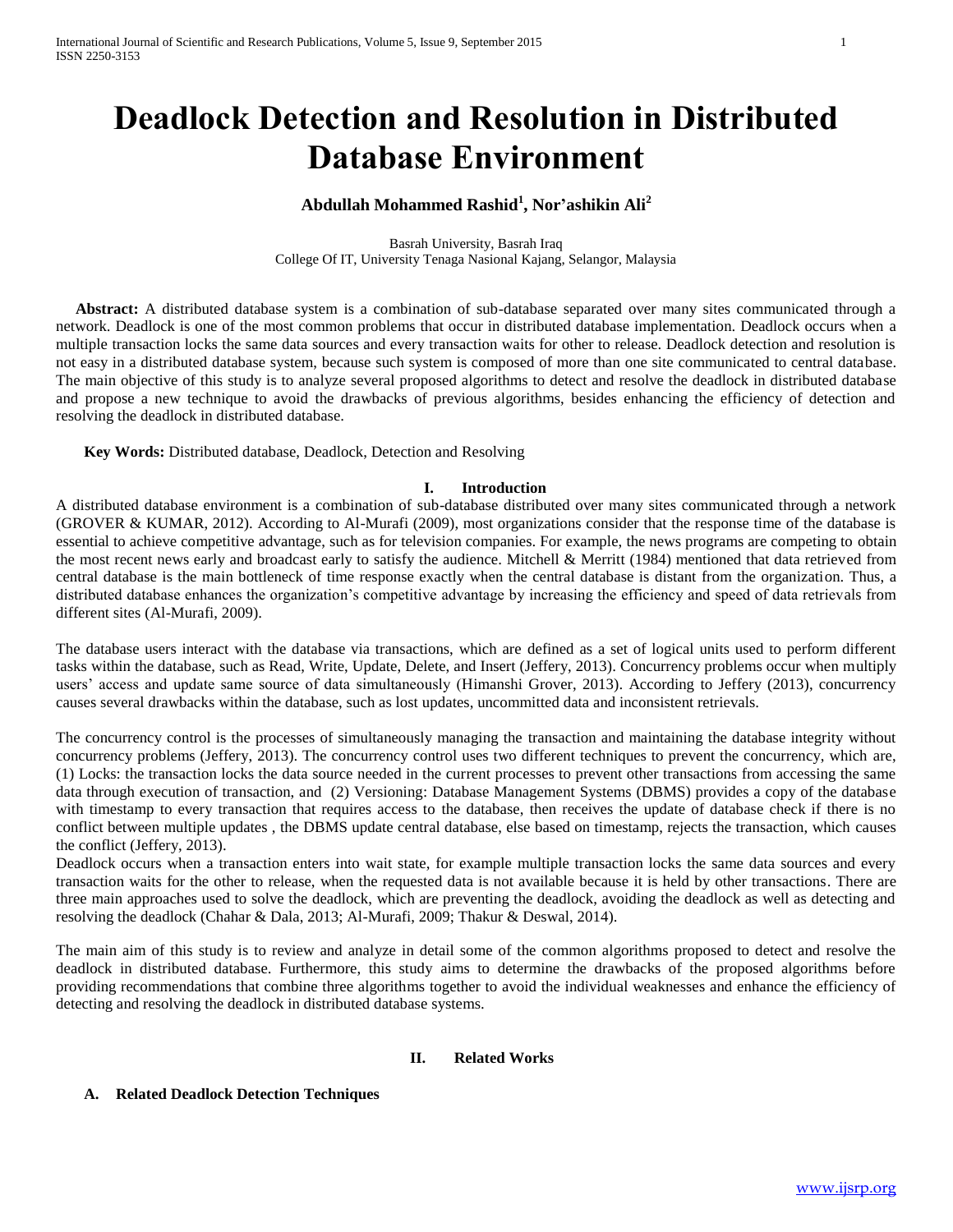There are too many studies conducted to detect and resolve the deadlock in distributed database. These studies address the deadlock by using three common techniques, which are prevention, avoidance or detection and resolution of the deadlock to increase the performance of distributed database.

**Avoidance the deadlock** : This technique handles the deadlock before it occurs. If the requested data sources are locked by other transactions, the current transaction has two choices: (1) wait for the locked data resource to be free, or (2) aborted (Swati Gupta, 2013; Thakur & Deswal, 2014; Bhatia & Verma, 2013).

**Prevention of the deadlock:** This technique stops the deadlock before it occurs. Each transaction identifies and blocks all data resources that will be used in transaction steps before executing the transaction (Swati Gupta, 2013; Thakur & Deswal, 2014; Bhatia & Verma, 2013). According to Jeffery (2013), preventing the deadlock is difficult to implement in real life because all programs are executed in a serial manner based on the demand routines, which means not all data sources needed in the transaction can be determined because some routines are not called yet.

**Deadlock Detection:** This technique detects the deadlock that has already occurred, by continuously scanning the transaction requests (subjects) and scanning the data sources (objects) to distinguish the deadlock. Then, one of the transactions detected as a victim to be aborted in terms of resolving the deadlock (Swati Gupta, 2013; Jeffery, 2013; Thakur & Deswal, 2014; Bhatia & Verma, 2013). There are several algorithms, techniques and procedures that are proposed to detect the deadlock and other criteria to detect the victim transaction in deadlock cycles. Table 1 illustrates some of these techniques and algorithms to detect the deadlock in distributed database, which is described in detail in the realistic example section 2.2 of the current study.

| Table 1: Existing Techniques to Detect and Resolve the Deadlock |  |  |  |  |
|-----------------------------------------------------------------|--|--|--|--|
|-----------------------------------------------------------------|--|--|--|--|

| N <sub>O</sub> | Deadlock Detection          | Description                                                                               |
|----------------|-----------------------------|-------------------------------------------------------------------------------------------|
|                | <b>Techniques</b>           |                                                                                           |
|                | B. M. Alom's techniques     | Detect and resolve the deadlock by using LTS, DTS and priority tables                     |
|                | Brian M's algorithm         | Detect and resolve the deadlock by using T-ID, Wait-For, Held-By, Request-Q and timestamp |
|                |                             | tables.                                                                                   |
|                | TWFG algorithm              | Detect and resolve the deadlock by using Edges (E), Vertices (V) and timestamp tables     |
|                | Path-pushing algorithms and | Detect and resolve the deadlock by using updated WFG tables and sending to neighbors      |
|                | Edge-Chasing algorithm      |                                                                                           |

B. M. Alom (2009) has proposed a new algorithm to detect and resolve the deadlock in distributed database. The proposed algorithm is composed of two tables, which are local transaction structure (LTS) and distributed transaction structure (DTS) to record the transactions' request of the data resources, and other table to record the priority of transactions. When the deadlock occurs and detected , the algorithm is detect the victim node based on the priority table, where the lowest priority transaction is aborted and all data resources held by the aborted transaction are granted to other transactions in terms of resolving the deadlock as will described in the realistic example section.

Brian M's .Johnston et al. (1991) have proposed new algorithm to detect and resolve the deadlock in distributed database. The proposed algorithm has the main transaction table structure, which consists of T-ID ,Wait-for, Held-by, and Request-Q; when intersection occurs between the wait-for and requested –Q means there is deadlock. The victim transaction is allocated based on the timestamp of the younger transaction that will be aborted because it has a few requested data resources as will described in the realistic example section.

Mitchell & Merritt (1984), Chahar & Dala, (2013) and Swati Gupta (2013) have proposed Transaction-Wait-For-Graph algorithm to detect and resolve the deadlock in distributed database. The proposed algorithm composed from Edges (E) and Vertices (V) in current algorithm, where E represents transactions and V represents the data resources. The deadlock occurs when the graph contains a cycle of transaction that requests a resource held by them. The victim transaction is detected based on the timestamp of the younger transaction that will be aborted because it has a few requested data resources as describe in the realistic example section 2.2.

Bhatia & Verma (2013) have proposed a new algorithm to detect and resolve the deadlock in distributed database. The proposed algorithm uses WFG individually for each site of distributed database. When WFG allocates the deadlock, every sit updates its own WFG and sends to a number of neighbors. This process continues until one of the sits complete the whole picture about the global deadlock then try to solve the deadlock by one of three mechanisms, which are resolve by Preemption, resolve by Rollback, and resolve by Termination, as will described theoretically in the realistic example section.

## **B. Realistic Example of Deadlock Detection and Resolutions**

This section applies and analysis the proposed algorithms in practical example of distributed database, only last Path-Pushing algorithms will discusses theoretically. Suppose the distributed database system ( DDS) consist from two sits site1 and site2 , site 1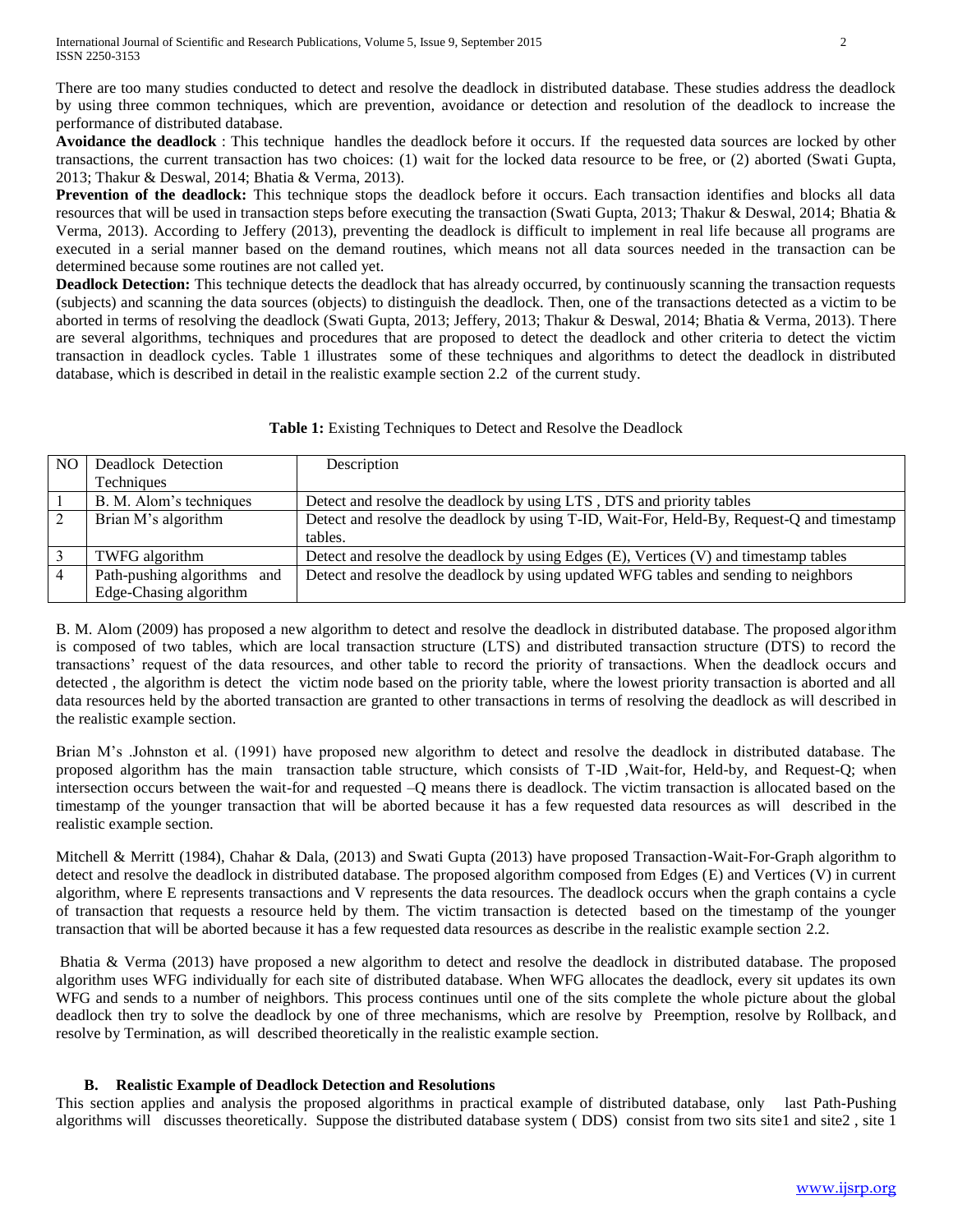maintaining four transactions which are t1,t2,t3, and t4 as well as sit2 maintaining other four transactions which are t5,t6,t7, and t8 as shown in Figure 1.



Figure 1: Example of distributed database structure composed of two sites

## **First over all analyzing the B. M. Alom' algorithm based on the example present in figure 1:**

This algorithm consist from three tables which are (1) local transaction structure (LTS) is a tables recorded the locals transactions' requests individually for each site as shown in table 2 for site1 and table 3 for site 2, (2) Distributed transaction structure (DTS) is a table to recorded the global transactions 'requests which are participate more than one site as shown in table 4, and (3) transaction query is a table maintain the transactions ID related to their priorities as shown in table 5 and 6 related to site 1 and site 2 gradually and table 7 shows the transaction priority for DTS .

| T-ID                   | Request - At |  |  |
|------------------------|--------------|--|--|
| T1                     |              |  |  |
| T1                     |              |  |  |
| T)                     |              |  |  |
| T4                     |              |  |  |
| <b>Table 2: Site 1</b> |              |  |  |

Transactions' request

| T-ID                   | Request - At |  |  |
|------------------------|--------------|--|--|
| Т5                     | 6            |  |  |
| Т6                     | 8            |  |  |
| T8                     |              |  |  |
| T7                     | 5            |  |  |
| <b>Table 3: Site 2</b> |              |  |  |

Transactions' request

| T-ID             | Request - At            |  |  |  |
|------------------|-------------------------|--|--|--|
| T1               | $\overline{2}$          |  |  |  |
| T1               | $\overline{\mathbf{3}}$ |  |  |  |
| T <sub>2</sub>   | 3                       |  |  |  |
| T <sub>3</sub>   | $\overline{5}$          |  |  |  |
| T <sub>5</sub>   | 6                       |  |  |  |
| T <sub>6</sub>   | 4                       |  |  |  |
| T <sub>4</sub>   | $\overline{2}$          |  |  |  |
| T <sub>8</sub>   | 7                       |  |  |  |
| T7               | 5                       |  |  |  |
| T <sub>6</sub>   | 8                       |  |  |  |
| Table 4: DTS for |                         |  |  |  |
|                  |                         |  |  |  |



| T-ID           | <b>T-Priority</b> |
|----------------|-------------------|
| $\mathbf{T}1$  |                   |
| T <sub>2</sub> |                   |
| ፐ3             |                   |
| T4             |                   |
| . <i>. .</i> . |                   |

**Table 5:** Site 1 Transactions' Priority

| T-ID           | T-Priority |
|----------------|------------|
| T5             |            |
| T <sub>6</sub> |            |
| Т7             |            |
| T8             |            |

**Table 6:** Site 2 Transactions' Priority

| <b>T-Priority</b> |
|-------------------|
|                   |
| $\overline{2}$    |
| 3                 |
| 4                 |
| 5                 |
| 6                 |
|                   |
| 8                 |
|                   |

**Table 7:** DTS Priority

Detecting the deadlock is through scanning the transaction requests looking for any cycles. Table 2 illustrates that, there is no cycle between transactions' request that mean there is no deadlock occurs, can say that site 1 is deadlock free. Table 3 illustrates that there is a clear cycle between transaction requests in site2, thus there is a deadlock. Table 6 shows that, T6 has lowest priority in site 2, thus T6 will be aborted because it is youngest transaction and has low requested resource. Table 4 illustrates that, there is a cycle between transaction's requests from site1 and site 2, thus there is a deadlock occurs between transaction's requests. Table 7 shows that T5 is lower priority transaction has participates in global deadlock. Thus, T5 has been aborted because it is youngest transaction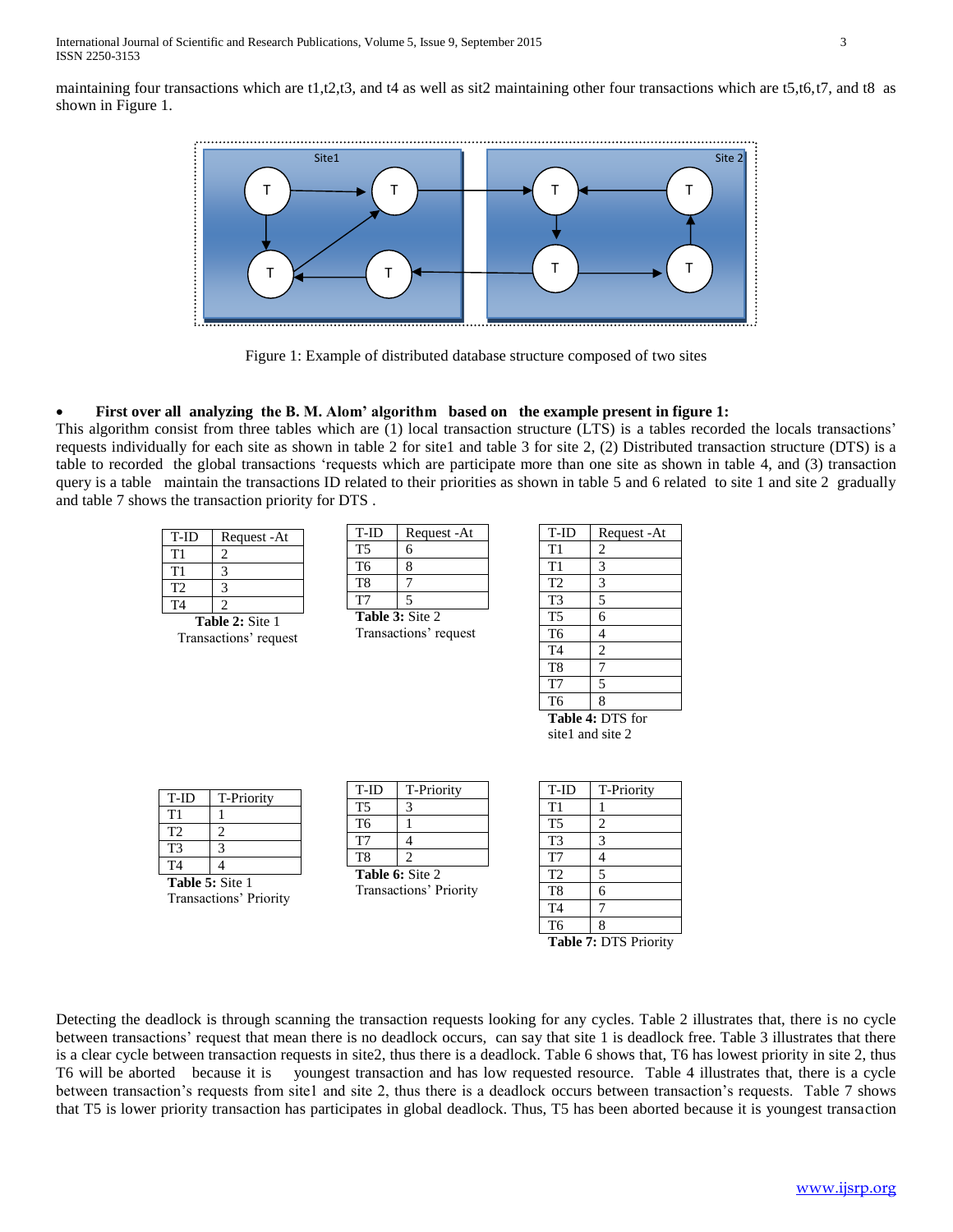International Journal of Scientific and Research Publications, Volume 5, Issue 9, September 2015 4 ISSN 2250-3153

in DTS caused the deadlock. Figure 2 show the distributed database without any deadlocks between transactions' requests based on B. M. Alom' algorithm .



Figure 2: Distributed database without deadlocks

#### **Second, analyzing the Brian M. Johnston's algorithm based on the example present in figure 1:**

This algorithm considers that, each transaction has T-ID represent the transaction identification, and TS represent the timestamp associate with T-ID which presents when the transaction join the execution stage . From other hand, there are three main variables for each transaction which are (1) Wait-for, (2) Held-by, and (3) Request-Q. If the Ti is not waiting for any other transaction then Wait-for (Ti) is set to nil, otherwise, Wait-for (Ti) refer to which transaction is at the head of the locked data object. Held\_by (Ti) is set to nil if the current transaction is executing, else it stores the transaction that is holding the data object required by the current transaction. Request-Q (Ti) maintains all pending requests for data resources that are holed other transaction. Each element in the Request-Q (Ti) is a pair (Tj, Di), where Tj is the requesting transaction and Di is the particular data source held by Ti.

When transaction Ti establish data request for to lock Dj, if Dj free can granted directly to Ti and locks under Ti identifications, else several processes required to perform which are :

- Dj sends a not granted message to Ti along with the transaction identifier locking Dj
- Ti joins the Request-Q (Tj) and sets its Wait-for equal to wait-for (Ti).
- Now Ti initiates a update message to modify all the Wait-for variables which are affected by the changes in Locked by variable of the data objects.
- Update message is a recursive function call that will continue updating all elements of every Request-Q in the chain.
- When a transaction Tj receives the update message it checks if its Wait-for value is the same as the new Wait-for value.
- This message continues until Ti discovers that Wait-for (Ti) intersected with Request-Q (Ti) is not nil.
- Thus, the deadlock occurs then should abort the Ti and granted its data sources to other transaction required it.

Execute this algorithm by based on the example in figure 1. Table 8 and table 9 show the transaction structure for site 1 and site 2 .Finally, table 10 shows the transaction structure in distributed environment both site1 and site 2.

| T-ID | TS | Wait-for | Held-By | Request-Q |
|------|----|----------|---------|-----------|
|      |    | T2,T3    | T2,T3   | Nil       |
| Г2   |    | тэ       | T3      | T1,T4     |
| T3   |    | Nil      | Nil     | T1,T2     |
| r4   |    | гэ       | ٢7      | Nil       |

**Table 8**: Transaction Structure of site1

| T-ID           | TS | Wait-for | Held-By | Request-Q |
|----------------|----|----------|---------|-----------|
| T5             |    | Т6       | Т6      |           |
| T <sub>6</sub> |    | Т6       | T8      | T5        |
|                |    | Т6       | Г5      | T8        |
| T <sub>8</sub> |    | Т6       |         | Т6        |

**Table 9**: Transaction Structure of site1

Wait-for (T5)  $\cap$  Request-Q (T5) = nil Wait-for  $(T1) \cap$  Request-Q  $(T1) = \text{nil}$  Wait-for  $(T6) \cap$  Request-Q  $(T6) = \text{nil}$ Wait-for (T2) ∩ Request-Q (T2) = nil Wait-for (T7) ∩ Request-Q (T7) = nil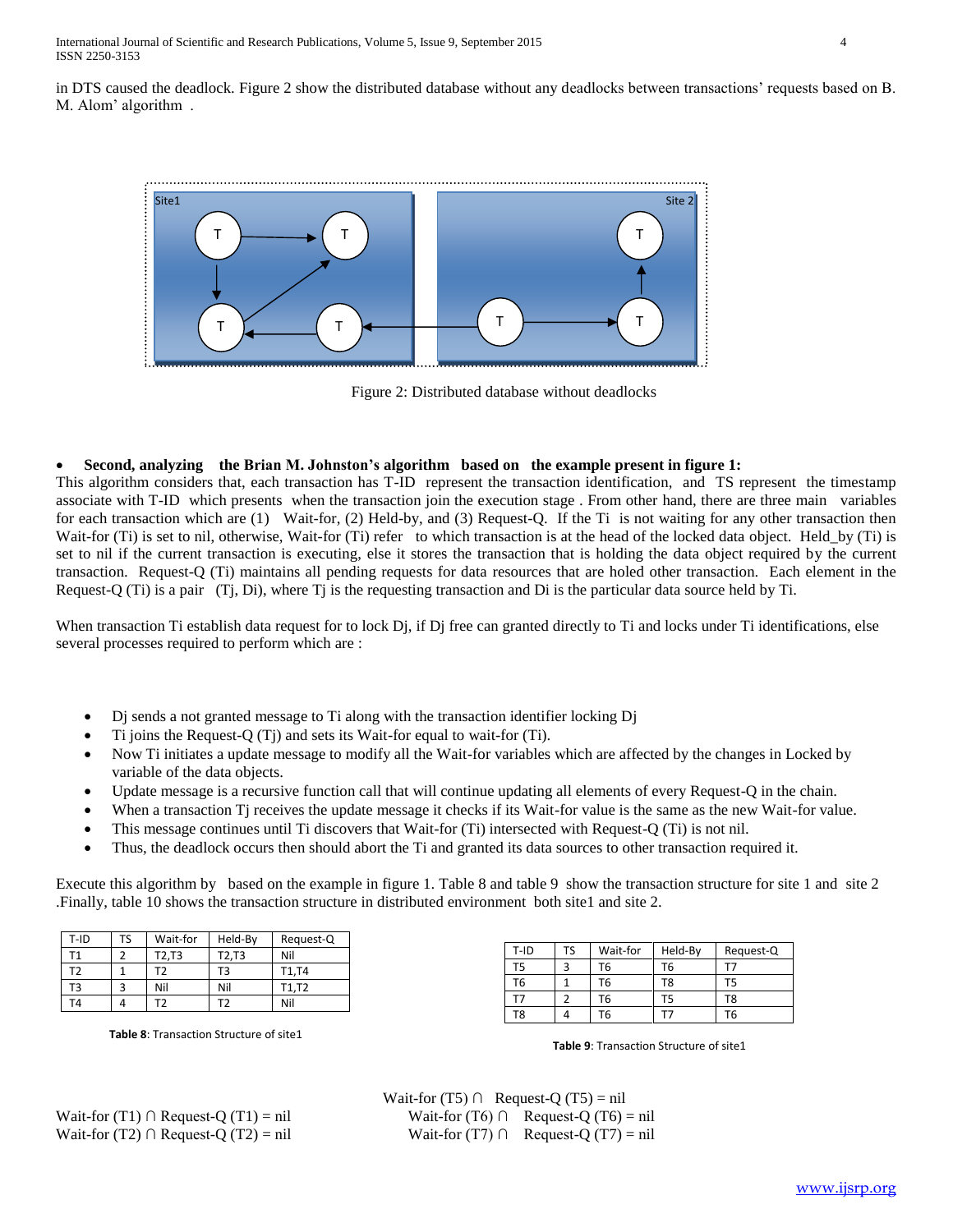Wait-for (T3) ∩ Request-Q (T3) = nil Wait-for (T8) ∩ Request-Q (T8) = T6 Wait-for (T4) ∩ Request-Q (T4) = nil

Based on reviews the intersection values of table 8 , there is no deadlock occur because there is no intersection exist between Wait – for(Ti) and request-Q(Ti). The intersection values of table 9 shows that, there is a deadlock occur because Wait-for(T8) ∩ Request-Q (T8) = T6 , thus, one of these transactions T8 or T6 should be aborted based on lower timestamp. Therefore, the timestamp of T6 is 4 which is less than the time stamp of T8, thus T8 should be abort to resolve the deadlocks.

| T-ID           | TS | Wait-for | Held-By        | Request-Q      |
|----------------|----|----------|----------------|----------------|
| T1             | 7  | T2       | T2,T3          | Nil            |
| T <sub>2</sub> | 1  | T2       | T3             | T1,T4          |
| T <sub>3</sub> | 5  | T2       | T <sub>5</sub> | T1,T2          |
| <b>T4</b>      | 2  | T2       | T <sub>2</sub> | T <sub>6</sub> |
| T <sub>5</sub> | 6  | T6       | T6             | T7,T3          |
| T6             | 3  | T6       | T4,T8          | T <sub>5</sub> |
| T7             | 8  | Т6       | T <sub>5</sub> | T <sub>8</sub> |
| T8             | 4  | T6       | Т7             | T6             |

**Table 10:** Transaction Structure of site1and site 2

The intersections review based on table 10 shows that, there in two deadlocks occur first one caused by transaction 3 and second one caused by transaction 8 as describe in the following intersection formulates.

Wait-for (T0)  $\cap$  Request-Q (T0) = nil Wait-for(T1) ∩ Request-Q (T1) = nil Wait-for (T2)  $\cap$  Request-Q (T2) = nil Wait-for(T3) ∩ Request-Q (T3) = T2 Wait-for(T5) ∩ Request-Q (T5) = nil Wait-for(T6) ∩ Request-Q (T6) = nil Wait-for(T7) ∩ Request-Q (T7) = nil Wait-for(T8) ∩ Request-Q (T8) = T6

To resolve the deadlock required to select the victims transactions based on time stamp values.  $TS(T2) < TS(T3)$ , thus T3 should be aborted to resolve first deadlock , and TS(T8) > TS(T6) , thus T8 should be aborted to resolve the second deadlock as shown in figure 3.



Figure 3: Distributed database without deadlocks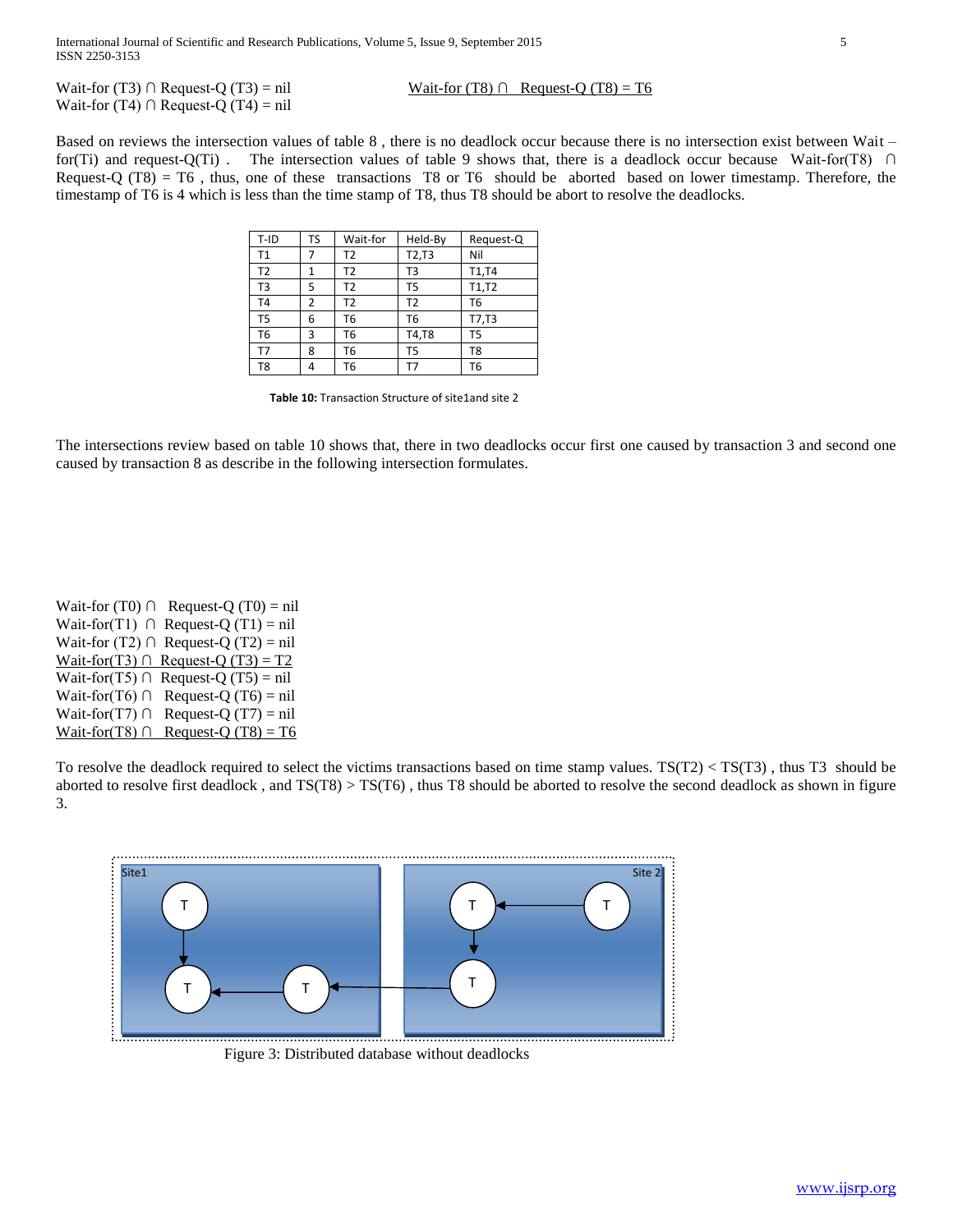## **Third analyzing the TWFG algorithm which is proposed by Swati Gupta (2013), based on the example present in figure 1:**

This algorithm consists from two tables which are local transaction structure (LTS) maintains the local transactions' requests individually for each site and distributed transaction structure (DTS) stores the global transactions 'requests which are participate more than one site. LTS and DTS are created based on the transactions' timestamp. This algorithm will analysis based on the example present in figure 1 by executes the following steps.

- 1. All transaction Ti request data sources maintaining in array namely P and the data source have been needed stores in array called Q , array vector used to keep the scan values though execution this algorithm initially it is empty, stack to store the matching values , and finally temp variable used to store the searching values.
- 2. First transaction from array P enters to vector array.
- 3. The corresponding data sources from array Q is store in temp variable.
- 4. Search the temp variable in array of transaction P, every matching value as a result of searching passed to stack.

5. Repeat until complete array P is empty: Take the most top value in the stack , only the Q value then searching in vector array for matching results, if the results is false there is no matching values enter the value of P to the vector array and go to step 3. Else if the result is true that mean there is a deadlock occur. The victim transaction will be allocated and aborted based timestamp value resolve the problem of gridlock.

6. For unsuccessful search if temp is not found in array P then make the stack empty.

Finally, to detect the deadlock in global sites: create the DTS table to maintain the transaction request from different sites, implement the local deadlock detection algorithm in each site individually to resolve the global deadlock cycle.

Table 11 illustrates the transactions timestamp for site1 and site 2, Table 12 shows the LTS for site1 and site 2 , and figure 4 and figure 5 explain the algorithm execution steps in site 1 and site 2.





According to vector array and stack directions there is no matching occur between pairs (P, Q). Thus, there is no deadlock occur in site 1.

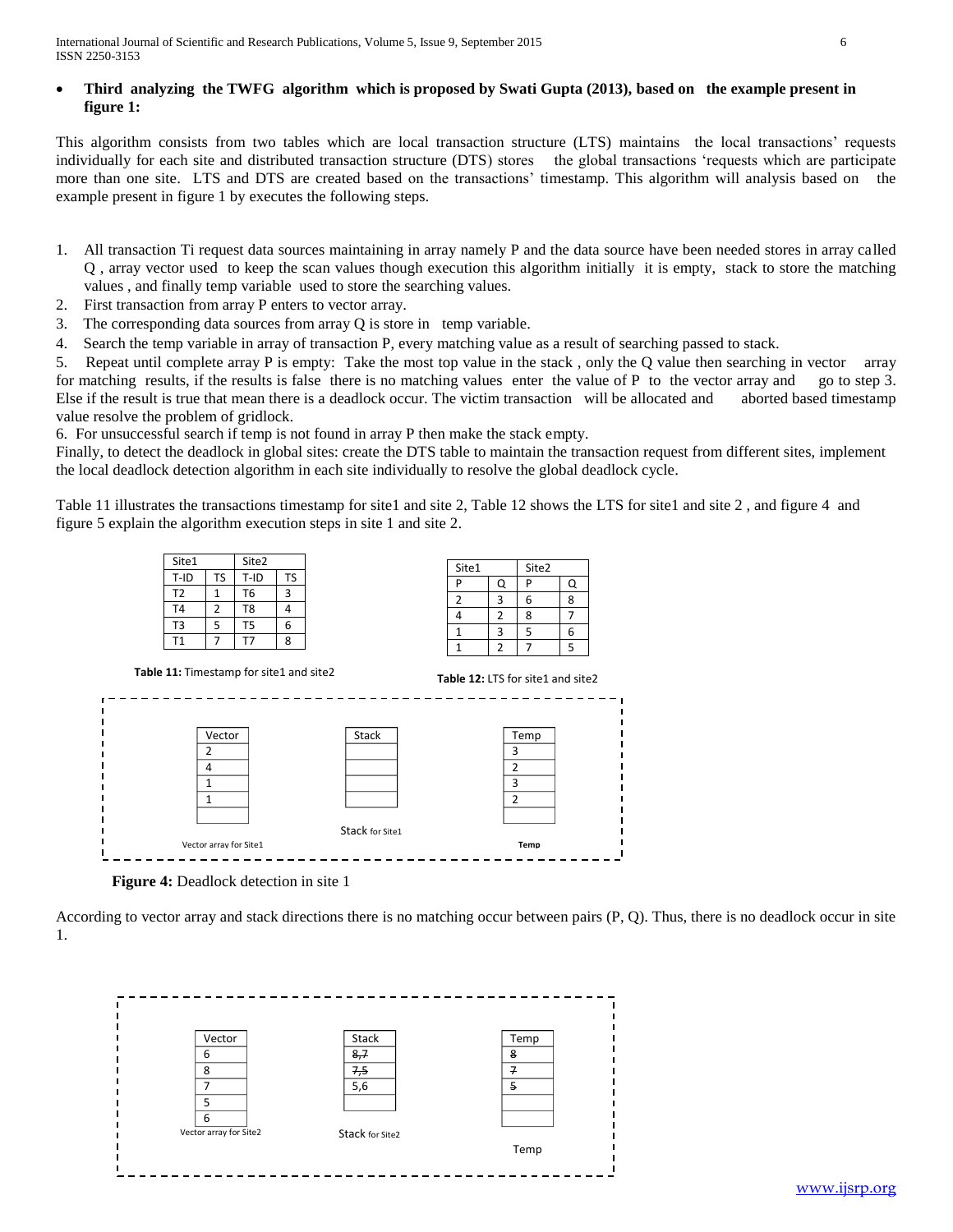#### **Figure 5:** Deadlock detection in site 2

According to vector array of site 2 there is matching occur for the transaction from node 5 to node 6. Thus, the transaction with lowest timestamp should be aborted to resolve this problem. According to table 11, the TS (T5) > TS (T6), thus, T5 will be aborted. Table 13 shows that, the LTS after detect and resolve the deadlock.

| Site1 | Site2 |  |
|-------|-------|--|
| г     | D     |  |
|       | 6     |  |
|       | ጾ     |  |
|       |       |  |
|       |       |  |

Table 13: LTS for site1 and site2

Regarding to deadlock detection in distributed database table 15, illustrates the timestamp for site 1 and site 2 transactions that have participate in the cycle between two sites. Table 14 shows the DTS for site1 and site 2. Now, to detect the deadlock and victim transaction should use the P , Q, vector, stack and temp variable as shows in figure 6 .





According to array vector values, there is a matching value between T2 and T4, thus the deadlock occur between T2 and T4. One of these two transaction should be aborted TS  $(T4) > TS(T2)$ , thus T4 will be aborted to resolve the deadlock problem and continuous without gridlock. Finally, figure 7 illustrates the distributed database without deadlock.

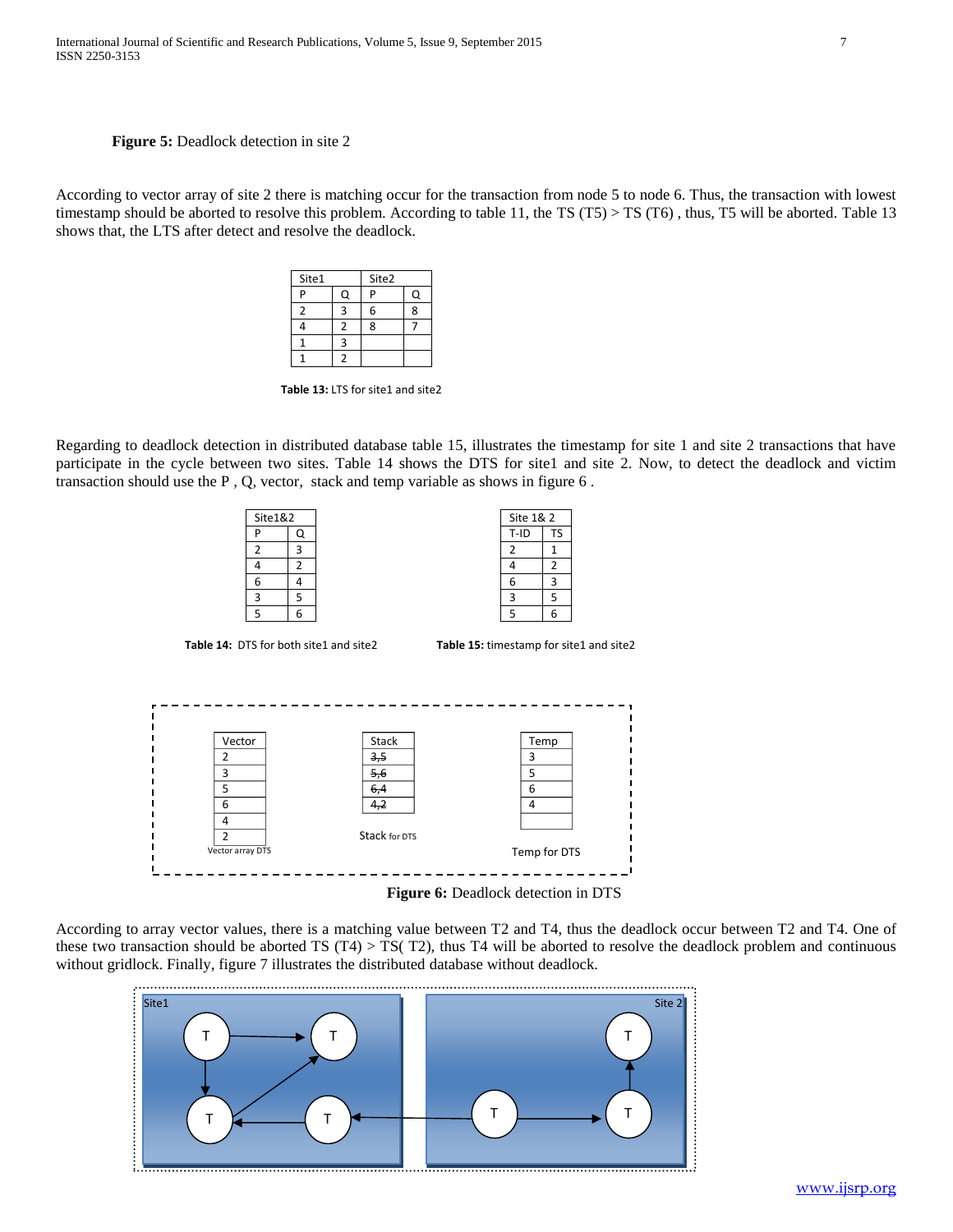**Figure 7**: Distributed database without deadlock

#### **Furth , Analyzing Path-pushing algorithms theoretically which is proposed by Bhatia & Verma (2013 )**

Path-pushing algorithms: The importance of this technique is creating a Global-Wait-for-Graph (GWFG) by depending on Local-Wait-For-Graph (LWFG). Every site sends its own LWFG to all neighbors' sites to detect the deadlock. The sites modified their LWFG based on shared information from neighbors. This process continues until some of the sites have completed a whole picture of the distributed database transaction. Finally, it can decide if there is existing deadlock or not. This algorithm is called path-pushing algorithms because it keeps track of the path along the sites to detect the transaction that causes the gridlock. On the other hand, edgechasing algorithm is described as a deadlock in distributed database that can be detected by sending a message called probes along the edges of the graph. When the initiator probe receives a matching probe, it knows there is a cycle in the graph (Deadlock). To resolve the deadlock, there are three main approaches that can be used to perform this task, which are, 1) Resolve through Preemption, 2) Resolve through Rollback, and 3) Resolve through Termination.

### **III. Discussion**

B. M. Alom (2009) algorithm detects the deadlock cycle in site 1 and site 2 individually then in distributed database and solves the deadlock by using priority values. In site 1, there was no deadlock, but in site 2 and distributed database, there was a deadlock. The victim nodes are selected based on priorities of transactions. Transaction 6 was the main node that caused the deadlock in site 2 while transaction 5 was the main node that caused the deadlock in distributed database based on priority schedule. The main drawback of this algorithm is the deadlock detection depends only for the transaction priorities, if there is a change in the transactions priorities, the algorithm may fail to detect the right deadlock.

Brian M's algorithm allocates the deadlock in local and distributed database and resolves the deadlock by using timestamp values. The deadlock occurs in site 2 and distributed database while there is no deadlock in site 1. In terms of resolving the deadlock, the lowest timestamp transaction will be aborted to avoid the deadlock from occurring. Based on the timestamp schedule in site 2, transaction 8 was aborted and in distributed database, transaction 3 and transaction 8 were aborted to avoid the deadlock. The number of transactions is aborted by Brian M's algorithm in distributed database more than the number of transaction aborted by Alom's algorithm, which is only transaction 6. The main limitation of this algorithm is that there are no criteria of deciding which transaction needs to be aborted early to reduce the repeated time of detections.

TWFG's algorithm detects and resolves the deadlock in local and global database environments. There is no deadlock detection in site 1. However, site 2 and distributed database contains a deadlock. To resolve the deadlock, the victim transaction, which is the youngest transaction based on time stamp values, should be aborted. Transaction 5 was the main transaction causing the deadlock in site 2 and distributed database, thus it is selected to be aborted as the youngest transaction. The main problem of this algorithm is starvation; this algorithm often aborts the youngest transaction that causes the critical starve to the youngest transaction.

Finally , all the proposed algorithm detect and resolve the deadlock in distributed database, but all of them have some limitations such as priority, standard criteria and starvation. This justifies the need to create new techniques to remove the drawbacks of the proposed algorithms.

#### **IV. Recommendation**

The main drawback of B. M. Alom's algorithm is detecting the deadlock by using transaction priorities schedule, when a change in the priorities would result in this technique possibly failing to detect the deadlock. The main drawback of Brian M's algorithm is that there are no standard criteria of allocating which transaction should to be aborted early to reduce the repeated time of detections. Meanwhile, the main drawback of TWFG algorithm is starvation. This algorithm often aborts the youngest transaction that causes the critical starve to the youngest transaction. We can suggest new techniques that composed of B. M. Alom, TWFG and Brian M's algorithms implemented together to solve these three weaknesses as the follows.

<sup>1.</sup> Detect the deadlock by using B. M. Alom's algorithm.